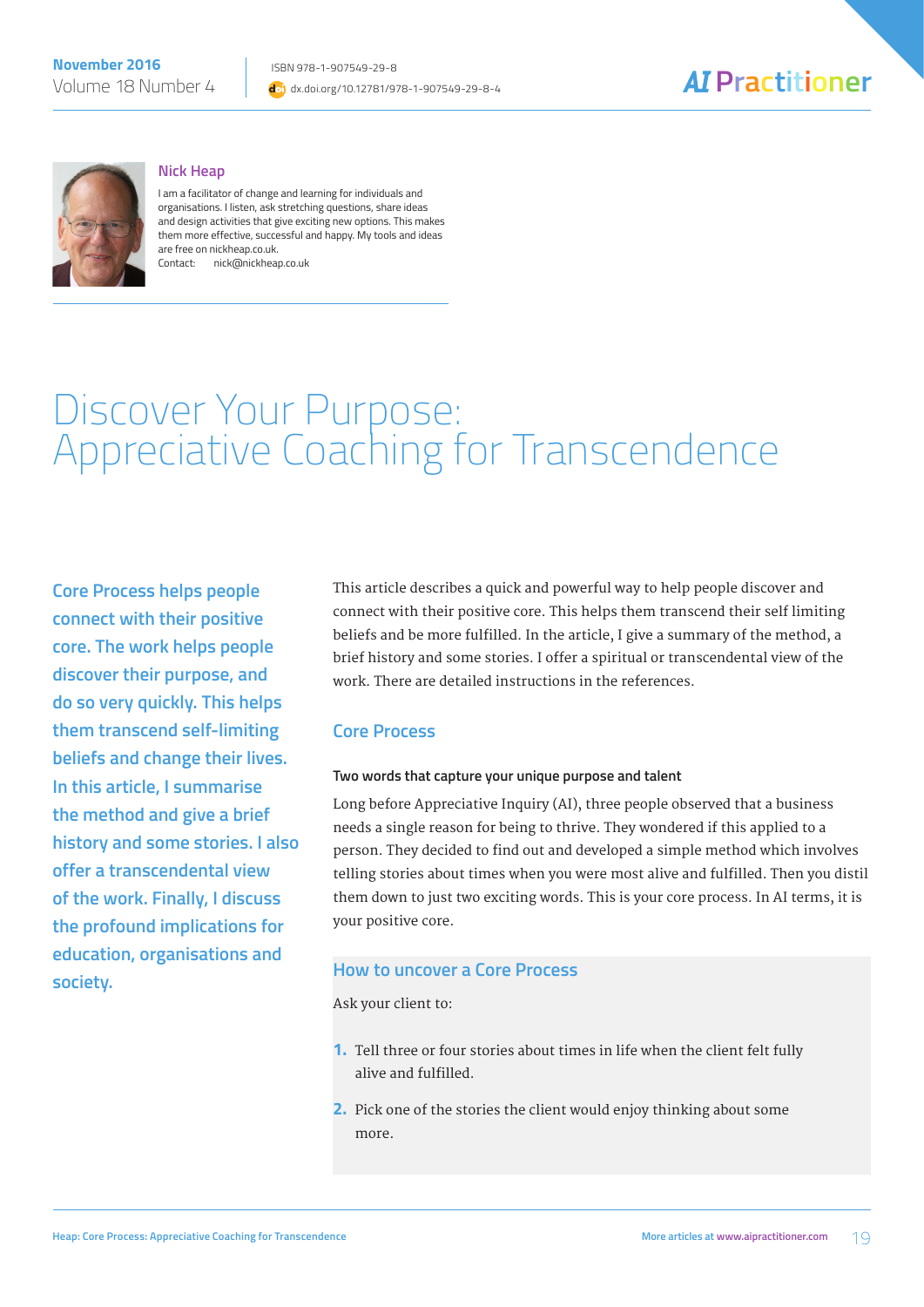

**Connecting to the Positive Core**

*There came a point where I felt a weight lift off my shoulders and the more I think about it the better it gets....*

*P., former senior manager*

*I always ask 'Are you comfortable with a spiritual perspective?'*

- **3.** List ten to twenty verbs that describe what the client was doing in the story. Then list ten to twenty nouns, which can be concrete or abstract.
- **4.** Pick the three words from each list that the client likes the best.
- **5.** Distil these words down to a simple verb/noun phrase that the client is excited about. (It will look like "Creating (verb) Harmony" (noun)). This is the core process.

*(See http://bit.ly/coreprocess for detailed instructions)*

One of the three people ran some courses using core process in the company I worked for (See Bulls and Mill). Within six months, one-eighth of the participants left the company voluntarily to do their own thing. The amount of support people gave to each other increased greatly too. The company was at that time one of the best in the world.

### **Stories**

P. was a senior manager. Though the job was very unsatisfying, he assumed he just had to stick at it and do his best. His core process was "creating enjoyment". He couldn't do this at work. He left that job and set up a very successful bed and breakfast business with his wife. He now creates enjoyment much more of the time for himself, his wife, their guests and his community.

### Here's what he said about his core process session:

*I had an extraordinary session, and there came a point where I felt a weight lift off my shoulders and the more I think about it the better it gets. So here's to creating enjoyment.*

I used my core process of Creating Awareness to help me change from being a scientist to an organisation development consultant. It helped me ask for help, try many approaches and actively learn from setbacks. It took four hard years with much learning. Eventually, I found a fulfilling role, which fitted my core process.

# **Core Process and Transcendence**

There are two sorts of transcendence. Transcendence with a capital "T" is a rare, mystical experience where people are totally transformed. It is like being reborn. I can't claim that core process does this reliably. Transcendence with a small "t" is when a person becomes free of their limiting beliefs and is able to move forward in a new direction using their positive core. Core process does this.

When I help people find their core process I always ask "Are you comfortable with a spiritual perspective?" Almost all are. From this perspective, when we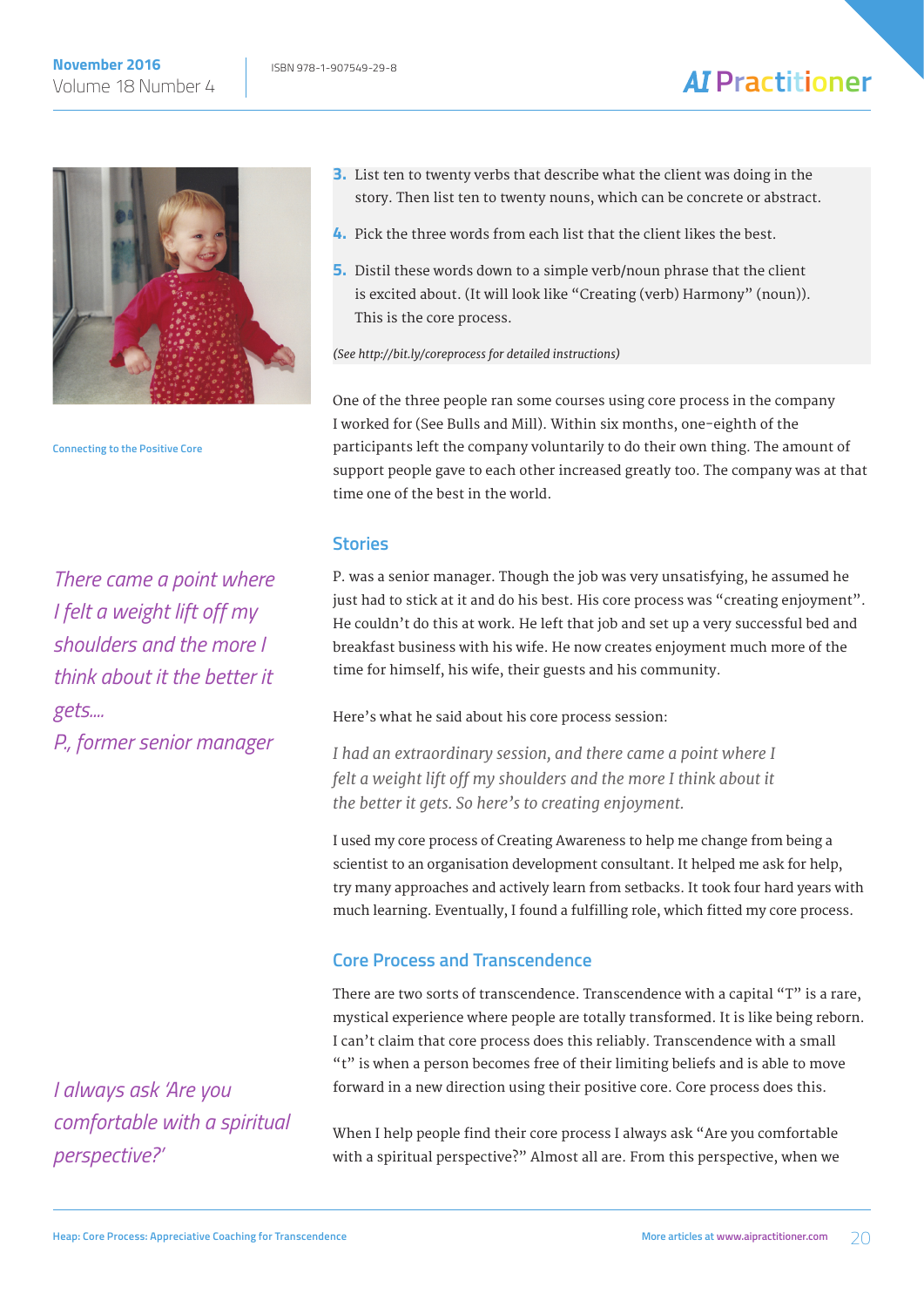**November 2016 ISBN 978-1-907549-29-8** Volume 18 Number 4

# **AI** Practitioner

*Core Process helps us appreciate that we are all special and valuable with a unique transcendental purpose. It helps us see the best in each other.*

were made incarnate, we had a purpose to serve and a unique talent. This means our work is fulfilling and generative. It contributes to the whole."

As Khalil Ghibran says in *The Prophe*t (p. 35):

*What is work? Work is love made visible.*

Work like this is so fulfilling that we will do it without payment, if necessary.

Your purpose and unique talent is your core process. All the ones I know are lovely. Would you like to meet … Touching Souls; Breathing Life; Inspiring Magnificence; Lighting Fires; Risking Love?

One client loved the thought that we are not "bodies with spirits" but "spirits with bodies". She was thrilled that her real or angelic name is "Revealing Truth" (her core process) not her given name.

Core process helps us appreciate that we are all special, valuable and uniquely talented with a transcendental purpose. Everyone has a beautiful secret at heart. It helps us seek out and see the best in each other.

*All individual core processes are also operating globally. Souls are being touched and love being risked everywhere. We can see these as being the way our faith, if we have one, is working in the world. We can also see it as the way we are evolving.*  (Theilhard de Chardin)

Many people have a physical reaction when they discover their core process. One woman patted her chest several times and was breathless with excitement. Another said it felt as though he had been punched in his solar plexus. (The *chakra* associated with personal power).

# **The value Core Process adds for clients...**

Everyone has had moments or periods when life was intensely rewarding, satisfying and joyous. At these times the core process was operating freely. In AI, we are connected to our positive core. It is lovely to think about those times, for it helps you have more of them.

You can use it to help people find a new career or make a life change, as discussed above. It is particularly useful for those who are struggling. How can they use their core process in their situation? If they can't, maybe they need to withdraw and use their core process to recharge. (All core processes are ways to give and to receive energy).

*Everyone has had times when life was intensely rewarding. It is lovely to think about them, for then you can have more.*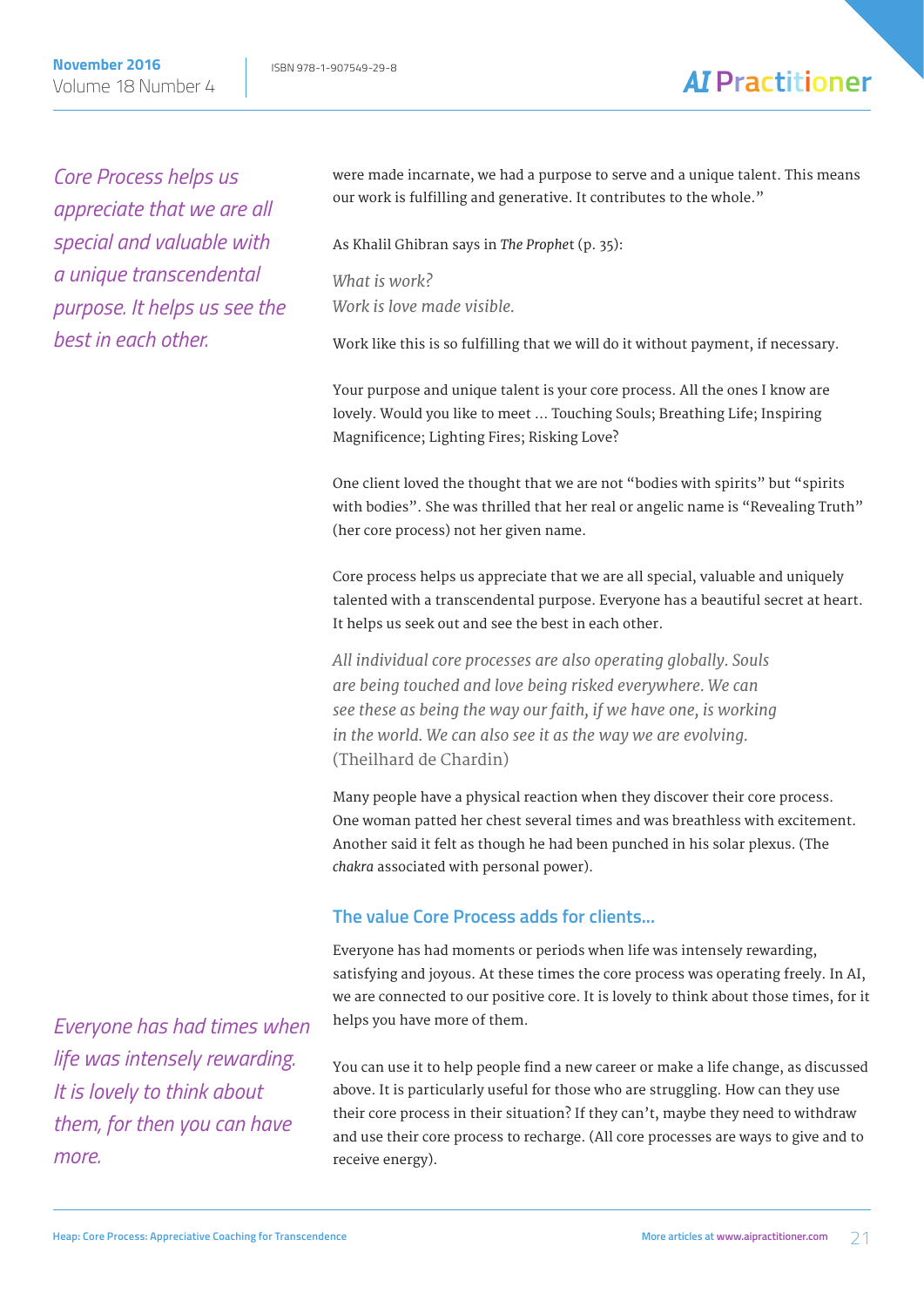*I love it that neither of us has the slightest idea what we will end up with.*

Core process helps people understand why some events and activities have been rewarding, while others are the reverse. This happens spontaneously and gives valuable insight.

# **...And as a coach**

Everyone I know who coaches using core process loves it. The first part, where clients tell stories about the high points of their life is glorious for both of you. The stories are varied, unpredictable, interesting and exciting. Clients radiate enthusiasm as they tell them. It's a rare opportunity to celebrate.

The most challenging part is to get from three or four verbs and three or four nouns down to the final core process. The client decides on the final words. I love it that neither of us has the slightest idea what we will end up with. It's an emotional and transcendental journey into the depths of another person. This is a privilege. You discover magic.

### **Risks**

Core process work may make you over-confident. You are the same person as you were before the work and people knew you like that. It's good to integrate and use any new insights slowly and carefully.

We can distort our core process. This is partly because we can't understand why anyone else would find what we do effortlessly, difficult. We may turn people off by being overly enthusiastic. For example, I can be very intense, push ideas too hard or forget that people need a break. This does not Create Awareness.

# **Implications**

If these ideas are true for individuals and institutions, then the implications are profound. Education will change its emphasis to helping students discover and develop their unique talents and purposes. It will be much more student-centred. Organisations will see the value of getting a close match of person-to-job or even vice versa. Teams will be much more creative when everyone knows each other's core process. It will be much easier to know how to handle a new challenge because people know each other in-depth. We might even speculate that there could be health benefits in knowing your core process and living your purpose. When more of us are living our purpose and transcending what we thought possible, we will blossom together.

# **What next?**

I don't know. I hope some readers of this article feel inspired to find out more. Core process is a profound tool. It is simple, quick and can be life changing – in

*When more of us are living our purpose and transcending what we thought possible, we will blossom* together*.*